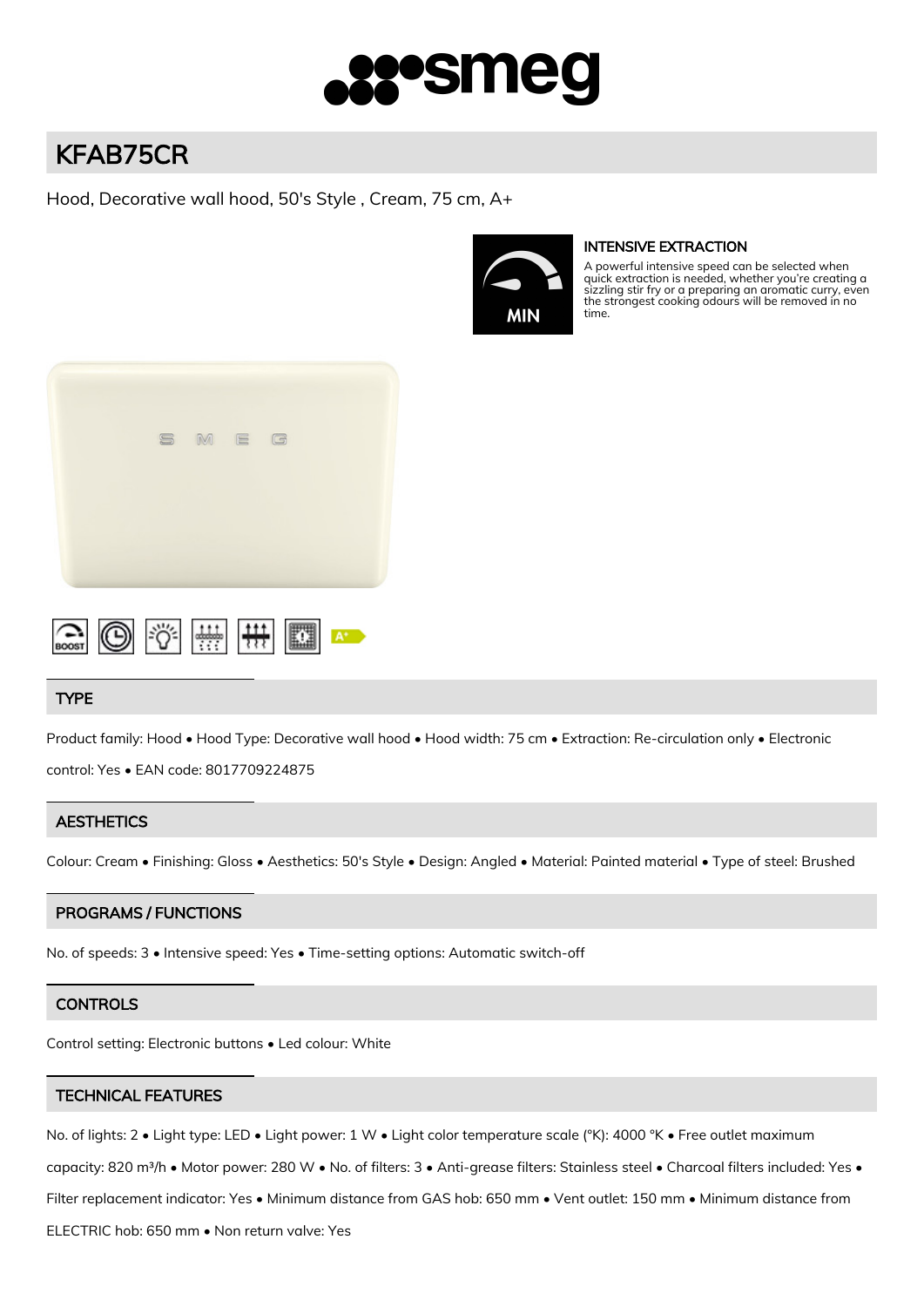## PERFORMANCE / ENERGY LABEL

Energy efficiency class ( EEC): A+ • Fluid Dynamic Efficiency class (FDEC): A • Grease Filtering Efficiency Class (GFEC): E • Lighting Efficiency Class (LEC): A • Annual Efficiency Consumption (AEChood): 36 KWh/year • Fluid Dynamic Efficiency (FDE): 36.6 • Lighting Efficiency (LE): 68.2 lux/W • Grease Filtering Efficiency (GFE): 61.1 % • Air flow at minumum speed (Qmin): 333 m<sup>3</sup>/h • Maximum extraction rate: 649 m<sup>3</sup>/h • Intensive extraction rate: 797 m<sup>3</sup>/h • Airbourne acouistical A-weighted sound Power Emission at minimum speed (SPEmin): 50 dB(A) • Airborne acoustical A-weighted sound Power Emission at maximum speed (SPEmax): 67 dB(A) • Airbourne acoustical A-weighted sound power emission at boost speed (SPEboost): 72 dB(A) • Power consumption in stand-by mode (Ps): 0.7 W • Time increase factor (F): 0.49 • Energy Efficiency Index per first cavity: 39.7 • Measured air flow rate at best efficiency point (Qbep): 421 m<sup>3</sup>/h • Measured air pressure at best efficiency point (Qbep): 422 Pa • Measured electric power input at best efficiency point (Wbep): 135 W • Normal Power of the light system (Wl): 2 W • Average illumination of the light on the cooking surface (Emiddle): 150 lux • Sound power level at highest setting (Lwa): 67 dB(A)

#### ELECTRICAL CONNECTION

Nominal power: 282 W • Voltage: 220-240 V • Frequency (Hz): 50-60 Hz • Power supply cable length: 1500 mm

#### OPTIONAL ACCESSORIES

## SPEED 1

Extraction rate IEC 61591: 333 m<sup>3</sup>/h · Noise level IEC 60704-2-13: 50 dB(A) · Power: 198 W

## SPEED 2

Extraction rate IEC 61591: 477 m<sup>3</sup>/h · Noise level IEC 60704-2-13: 59 dB(A) · Power: 246 W

## SPEED 3

Extraction rate IEC 61591: 649 m<sup>3</sup>/h · Noise level IEC 60704-2-13: 67 dB(A) · Power: 286 W

## SPEED 4

## INTENSIVE SPEED

Extraction rate (IEC 61591): 797 m<sup>3</sup>/h · Noise level IEC 60704-2-13: 72 dB(A) · Power: 294 W

# LOGISTIC INFORMATION

Dimensions of the product (mm): 644x750x616 • Width: 750 mm • Depth (mm): 616 mm • Product Height (mm): 644 mm • Net weight (kg): 26.000 kg • Gross weight (kg): 32.400 kg

# ACCESSORIES INCLUDED

Sliding door: YesRemote control: Yes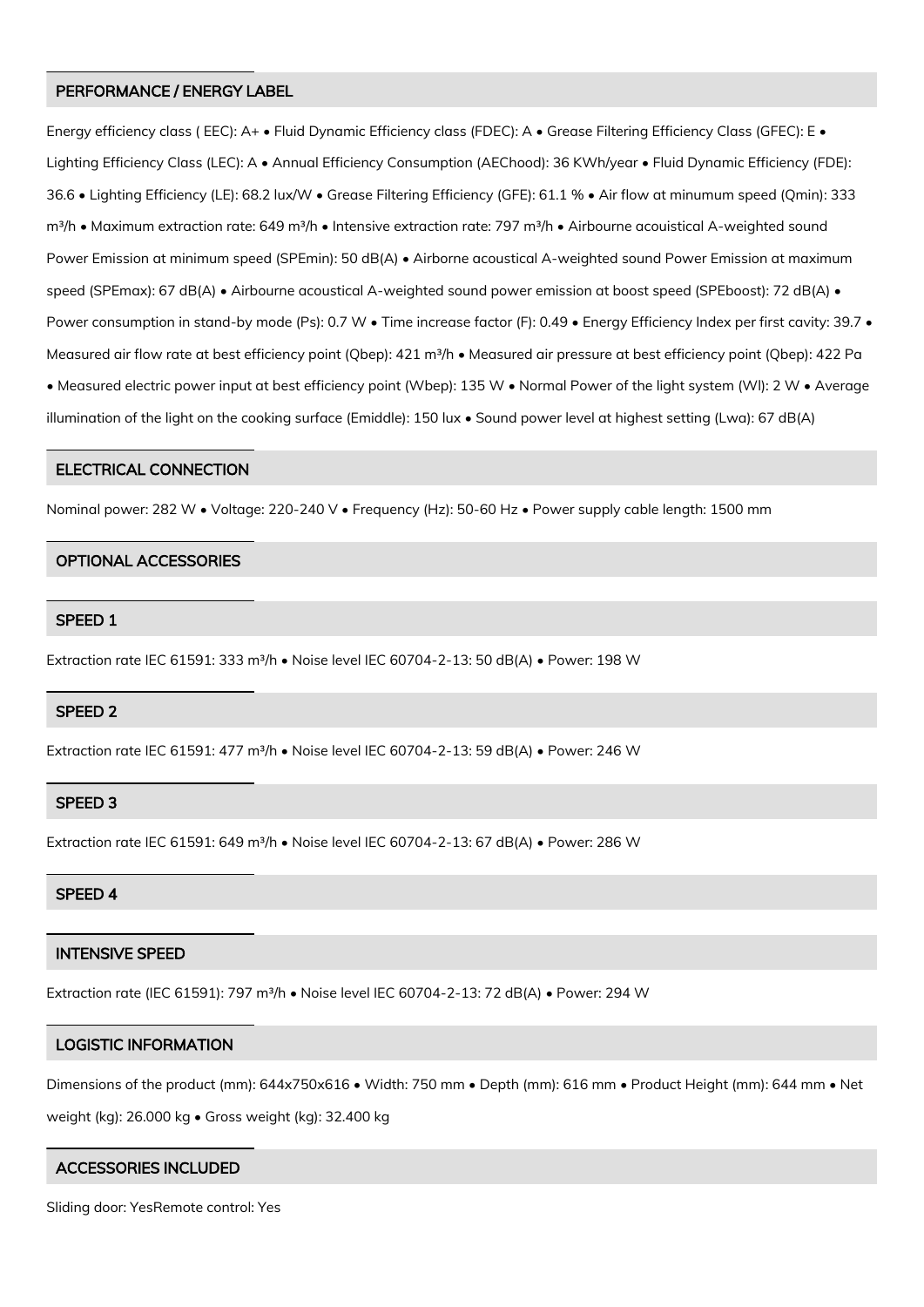# **OPTIONAL**

FLTSI: Charcoal filter, Hoods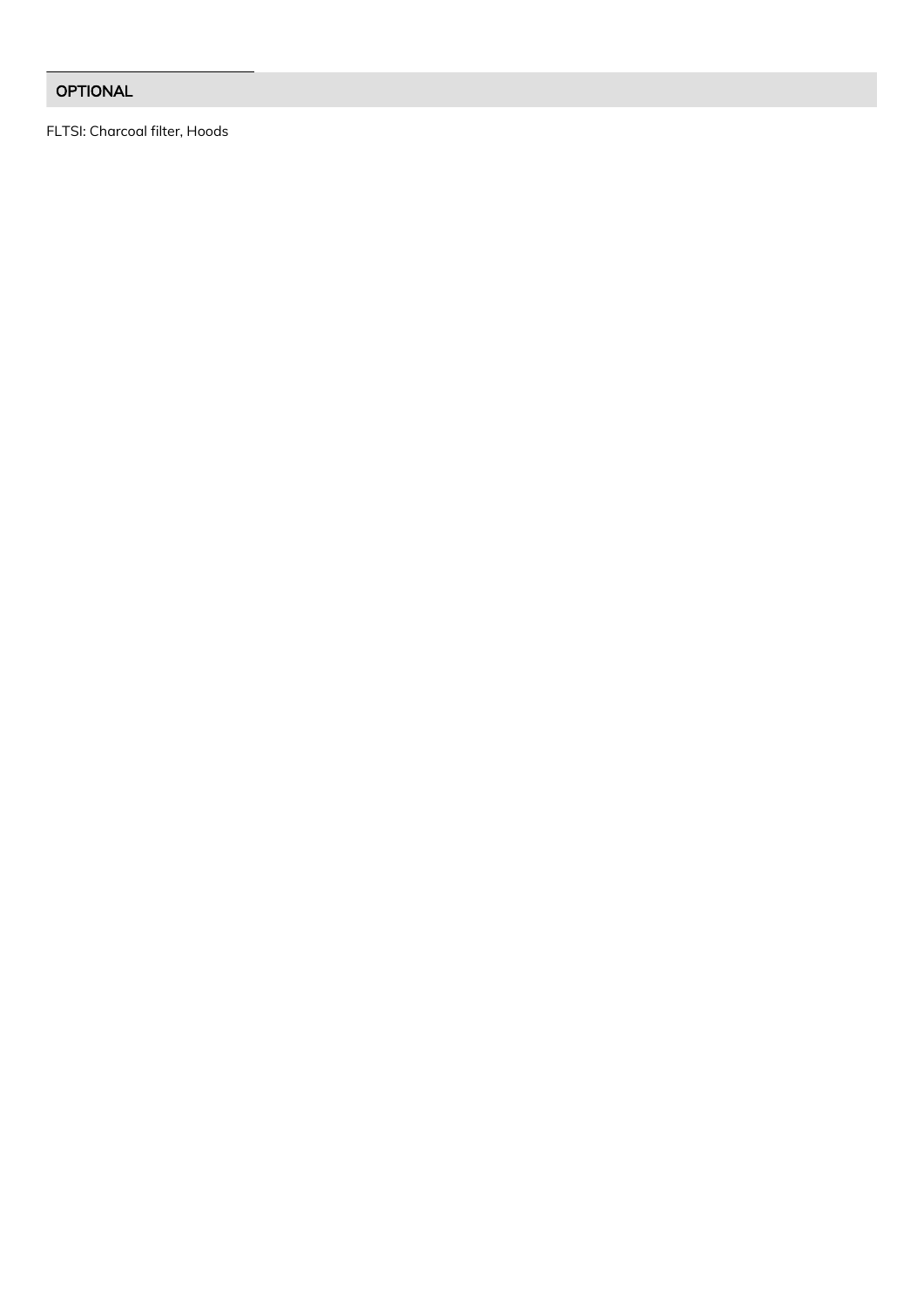